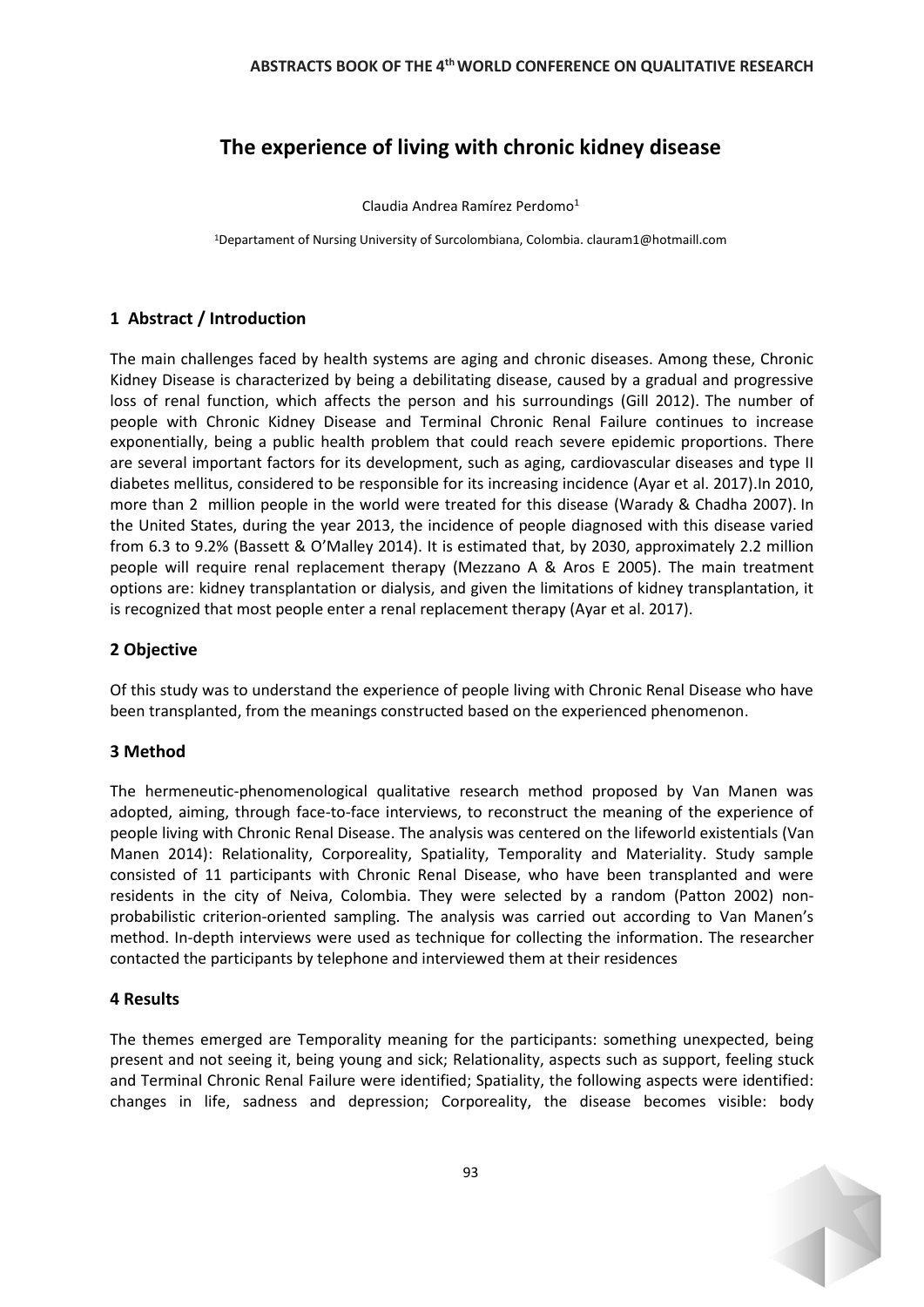deterioration and changes in sex life; Materiality, the aspects related to the effects on the economic status arise.

#### **5 Conclusions**

This study represents an important tool for the development of self-care models articulated with public health policies aimed at caring for people with Chronic Kidney Disease. It is based on the experience of people, on the subjectivity and meanings that these people build, moving away from the positivist paradigm centered on the disease, to focus on the care for human beings, authors and participants of their own reality.

**Key Words**: Kidney Disease; Chronic; Kidney; Transplantation; Research; Qualitative; hermeneutic

| Pseudony   | Gend | Ag | Education              | Type of treatment                              |
|------------|------|----|------------------------|------------------------------------------------|
| m          | er   | e  |                        |                                                |
| <b>MMV</b> | F    | 20 | Technical              | <b>Hemodialysis and Peritoneal</b><br>dialysis |
| JIB        | M    | 27 | Secondary              | Hemodialysis                                   |
| VG         | F    | 28 | Secondary              | Hemodialysis                                   |
| EP         | M    | 37 | Secondary              | Hemodialysis and peritoneal<br>dialysis        |
| EYS        | M    | 39 | University             | Hemodialysis and peritoneal<br>dialysis        |
| <b>MCV</b> | F    | 42 | University             | Peritoneal dialysis                            |
| MAA        | F    | 50 | University             | Hemodialysis                                   |
| <b>MEA</b> | F    | 52 | Secondary              | Hemodialysis and peritoneal<br>dialysis        |
| <b>MR</b>  | F    | 62 | <b>Basic education</b> | Hemodialysis and peritoneal<br>dialysis        |
| <b>JCC</b> | M    | 69 | <b>Basic education</b> | Hemodialysis and peritoneal<br>dialysis        |
| AS         | M    | 70 | University             | Hemodialysis and peritoneal<br>dialysis        |

**Table 1** Characterization of the study participants, Neiva, Huila, Colombia 2015-2017.